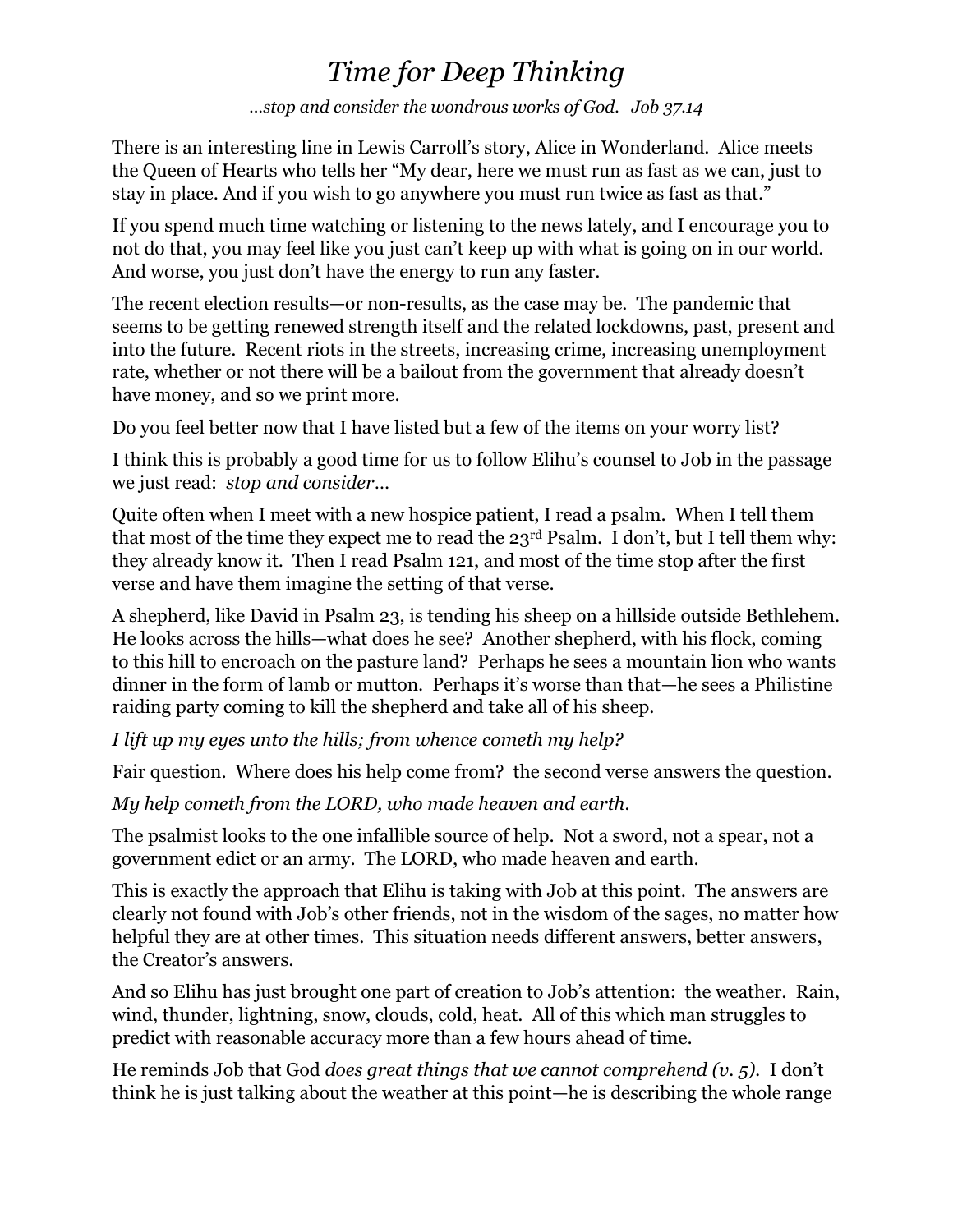of God's works of providence in our world. Not only can we not comprehend the great things that God does, we don't know why he does what he does (v. 13). It is beyond us.

Many people that I meet are willing to blame God with the hard times that they are going through, and either think that he is cruel, having targeted them, or that he is just incompetent, unable to stop the spread of viruses or establish peace in the Middle East or peace in their own hearts.

When we find ourselves in that condition—whether we admit it or not to anyone else— Elihu's counsel stands: *stop and consider the wondrous works of God.*

It certainly won't hurt us to reflect on God's wondrous works in creation and providence as he governs this world and continues to works out the kinks that man has work into it. And he does it not just for good people, as if there were a great number of them.

It is a great manifestation of God's glory that he has compassion for all of his creation. Think of the extent of his mercy even to those who deny his existence: he has his sun shine on both evil and good; he has his rain fall on the just and the unjust (Matthew 5.44-45).

But it would also do us much good to reflect on God's work of redemption, his saving work.

### **The Works of God in Redemption**

Consider even at the beginning, in the Garden, how God not only provided more permanent coverings than leaves, but also promised that there would be a Savior who would crush the head of the serpent.

Remember also his great saving work in rescuing his people from Egypt in the Exodus through the 10 plagues, the parting of the waters of the Red Sea, the guidance through the wilderness, the supplies of food, water, with clothes that didn't wear out, sandals lasted the entire journey.

Consider also what God did for his people when he subjected them to the Babylon captivity because of their continued disobedience. The captivity period was chastisement, yes, but it was also protection and nurturing, for he then opened the doors for them to experience a second Exodus to return to the land promised to them.

We would be most remise if we did not also consider the great work of salvation at Calvary culminating with the empty tomb. To be rescued from 400 years of slavery is impressive. To be preserved through the captivity period is remarkable. But to have God take on human flesh and blood, to suffer the death on the cross and the torment in those 3 dark hours, for the sake of sinners who not only have rebelled in the past, but continue to fall short—that is as close to unbelievable as anything can be. And yet it must be believed—trusted—for us to understand the mighty work of God.

In one sense it is hard for us to separate God's work of providence for us and his saving work—for he is the ultimate multitasker, working all things after the counsel of his own will. And so the question comes, not just Calvary, but what are the other works of God in your life?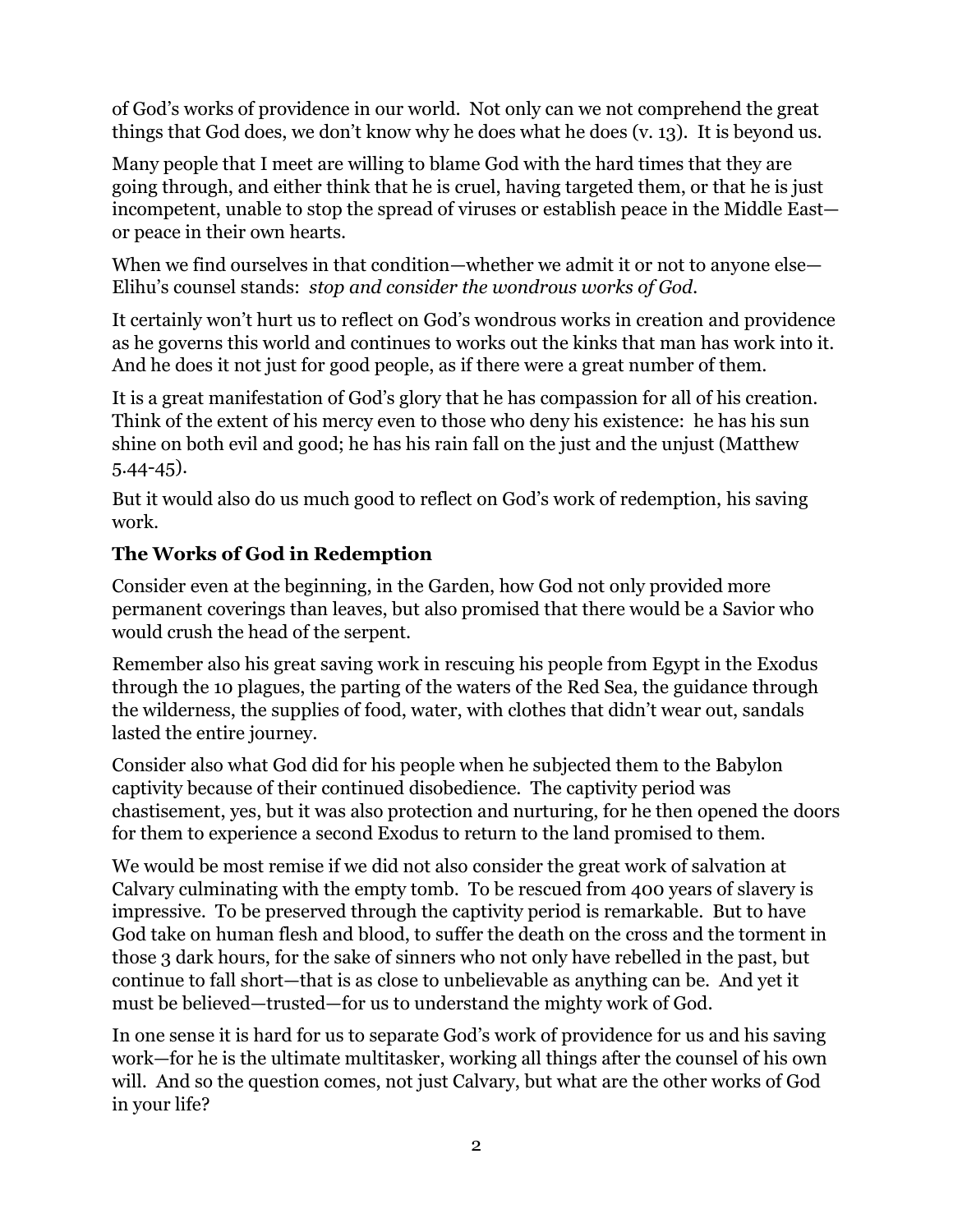## **The Works of God in Your Life**

Paying attention to what goes on in life—what has he done for you, with you, in you? Let me prime your thoughts for you with Psalm 103.1-5:

*Bless the LORD, O my soul, and all that is within me, bless his holy name! Bless the LORD, O my soul, and forget not all his benefits, who forgives all your iniquity, who heals all your diseases, who redeems your life from the pit, who crowns you with steadfast love and mercy, who satisfies you with good so that your youth is renewed like the eagle's.*

As you ponder this psalm, remember that David is encouraging his soul—his inner being. The body will decline. Decay. Die. The soul does not. The soul is what is renewed by God himself (Psalm 23.3).

So here is your assignment: stop and consider the wondrous works of God. Works of creation, works of providence, works of salvation, but works, even now, for your soul.

What does it mean to ponder? It means to think deeply and thoroughly about something; to weigh in the mind; to meditate.

This is not something that our current society does at all, much less well. We have become use to buying into what others tell us to think and do. It certainly happens in schools, in the broader society, in our news media, even in our churches. Things don't add up for us, like they didn't add up for Job. And so our questions come like his: why is this happening to us? To *me*?

And then when we do begin to ponder, we then wonder what God has to do with any of this stuff going on around us. Which leads us to opposite extremes if we aren't careful.

#### **The Dangers of Deism and Micromanagement In Understanding Providence**

Deism tells us that God made the world, set up the laws of nature, and then left it all to run on its own, perhaps coming back to intervene from time to time.

Micromanagement implies that God controls every detail of every thing that happens throughout the universe.

Both have an element of truth—God does govern by fixed laws, and he controls all things—yet to try to figure out every little detail is tedium—and foolish without a true interpretation of those events. And that is when we get into trouble with either blaming God for everything that we think is bad in the world, or we think that he is not involved at all.

#### **Solution: The Middle Ground of Mystery**

The better way is to realize that not everything can be understood from this side of life and thus to hold to the idea of mystery. Job 37.24b in essence tells us to not pretend to be wiser than we really are. Admit that you don't understand.

You may remember the tsunami of 2004 that occurred in the Indian Ocean. The death toll was a quarter of a million people. In one of the devastated area of Indonesia there